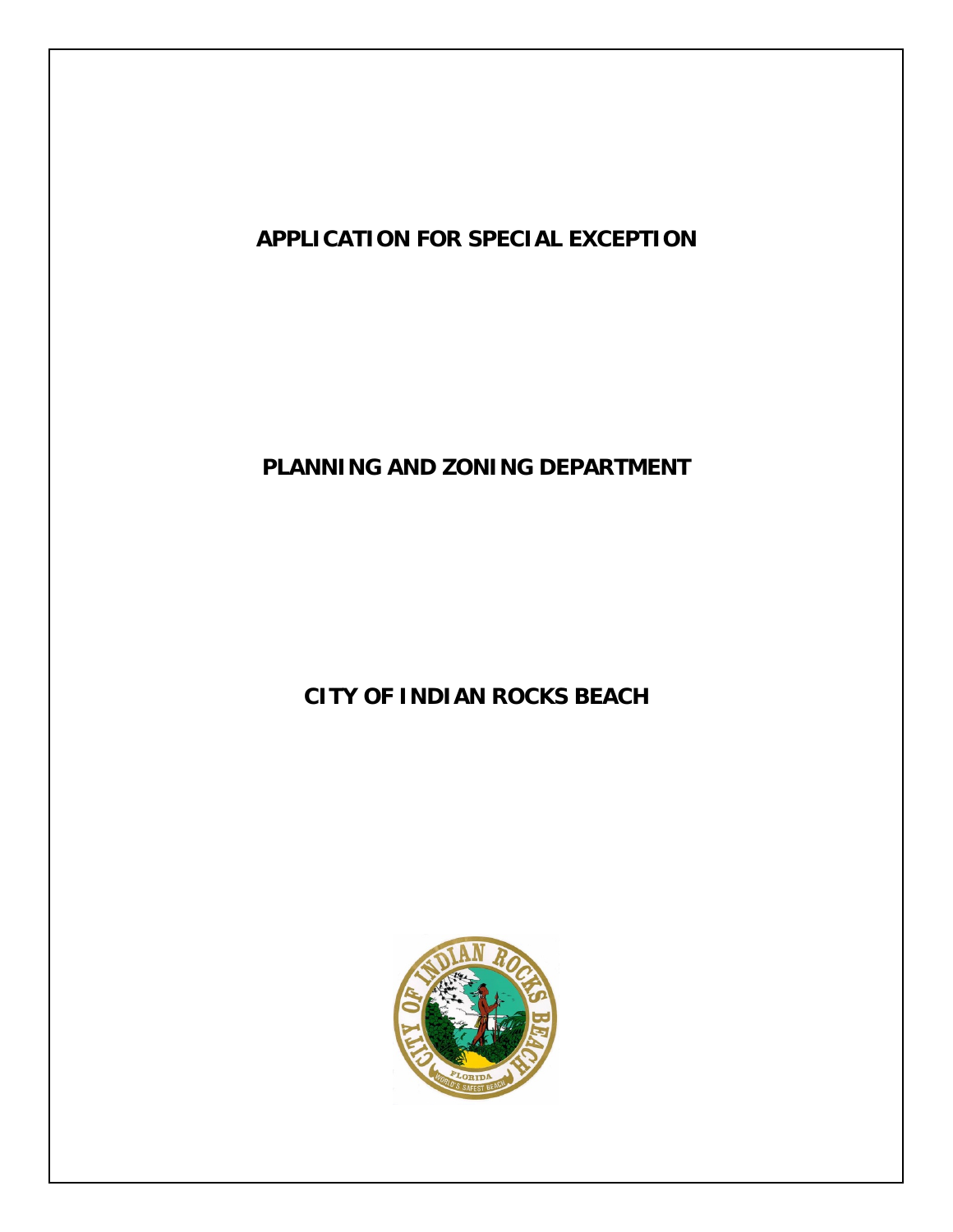# **Welcome to the City of Indian Rocks Beach Planning and Zoning Department.**

# **This booklet provides an overview of the special exception process.**

# **What is a special exception?**

A special exception is permission to engage in the use of a property not classified principal according to Code Section 110-155, Schedule of use controls and permitted uses. A request for special exception may be granted within a zoning district subject to the provisions set forth in Code Section 2-150, Approval of special exception uses and 110-101, Special exception uses. The applicant must present evidence that the location, design, configuration and impact of the proposal are compatible with the zoning district and will not be detrimental to the overall public welfare. If the use requested is not permitted in the zone as a principal use and is not listed in Code Section 110-155, the application cannot be considered.

#### **What materials must be included to complete an application?**

- $\boxtimes$  Application for special exception
- $\boxtimes$  Agent of record
- **☑** Certification
- $\boxtimes$  Survey
- $\boxtimes$  Plans, other drawings or supplementary information

# **Is there a fee to submit an application?**

Yes, the fee for submitting an application is four hundred (\$400.00) Dollars, as set forth in Code Section 15-21, Schedule of fees. The applicant shall pay the advertising and notification costs of the public hearing prior to a permit being issued, or within 30 days after final action.

# **Is there a fee to submit an application?**

Yes. The particular fee required is based on the request, as set forth in the Indian Rocks Beach Code of Ordinances, Sections 15-20 through 15-24, Schedule of fees. This is **NOT** an allinclusive schedule of fees.

**Sec. 15-20. - Public hearing fees.** The following fees shall be paid in addition to any other fees in this chapter where an application is filed requiring action. The appropriate fees, costs, and other charges specified shall be submitted with, and paid at the time of, initial application submission or other initial document submission except otherwise specified in this Code.

(1) *Variance applications to board of adjustments and appeals:* Public hearing fees for variance or special exception/conditional use applications to be heard by the board of adjustments and appeals shall be as follow: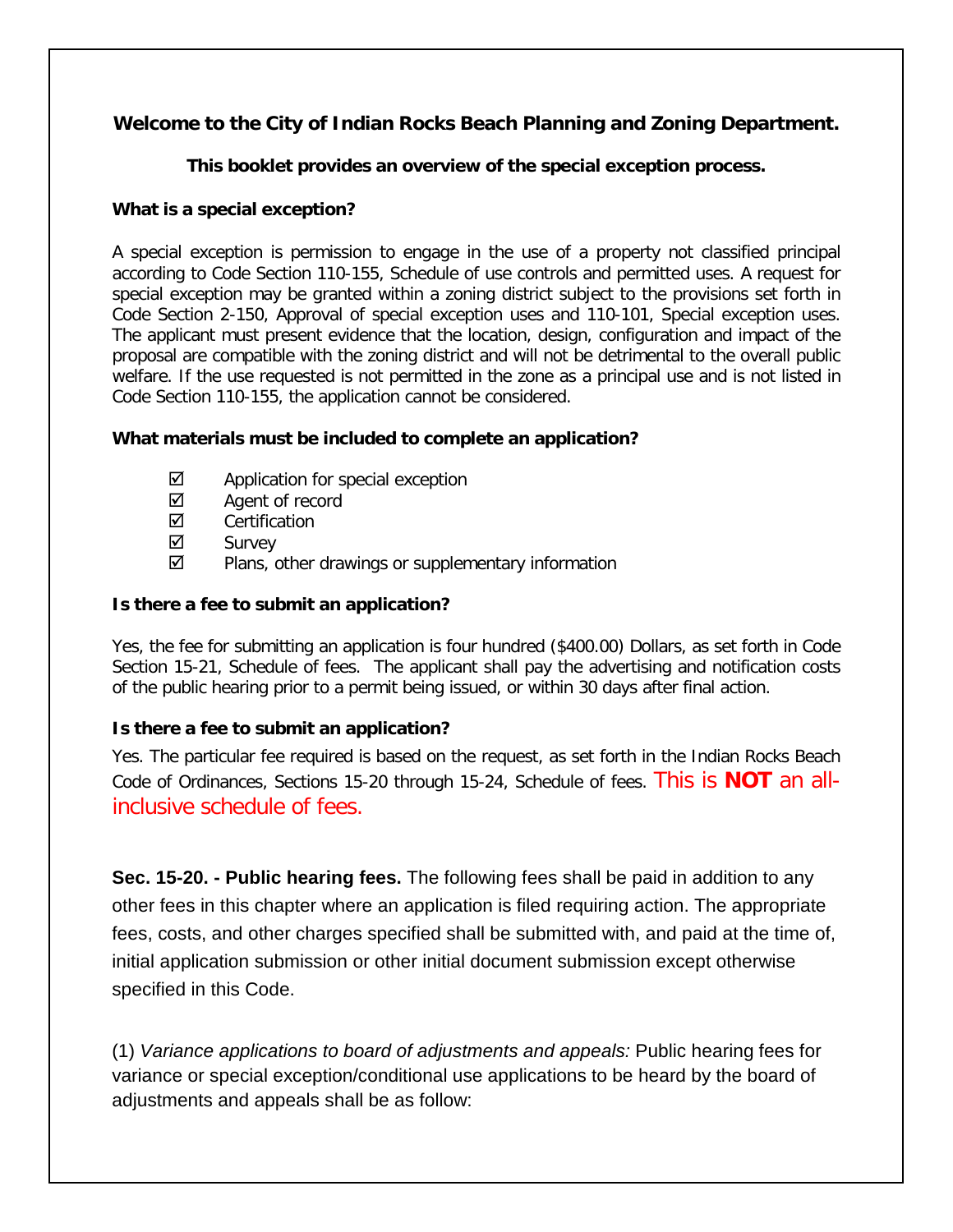#### a. Special exceptions ....\$400.00

#### **+PLUS EXPENSES+**

#### **What is the application process?**

Each application is assigned a BOA Case number and is scheduled for two public hearings. The schedule is determined by the date the application is received by the department. Hearing one is before the Board of Adjustment and Appeals. The board will make a recommendation to either approve or deny the request. The recommendation will be forwarded to the City Commission, who will render a final decision during hearing two.

#### **Where can further information be found?**

The required application forms are provided on the following pages. Additional copies are available from the Planning and Zoning Department or from [://www.indian-rocks-beach..](http://www.indian-rocks-beach.org/).

Please be advised that the application package is accepted only in person. This ensures that the package is complete and provides an opportunity for the applicant to discuss any concerns with the department.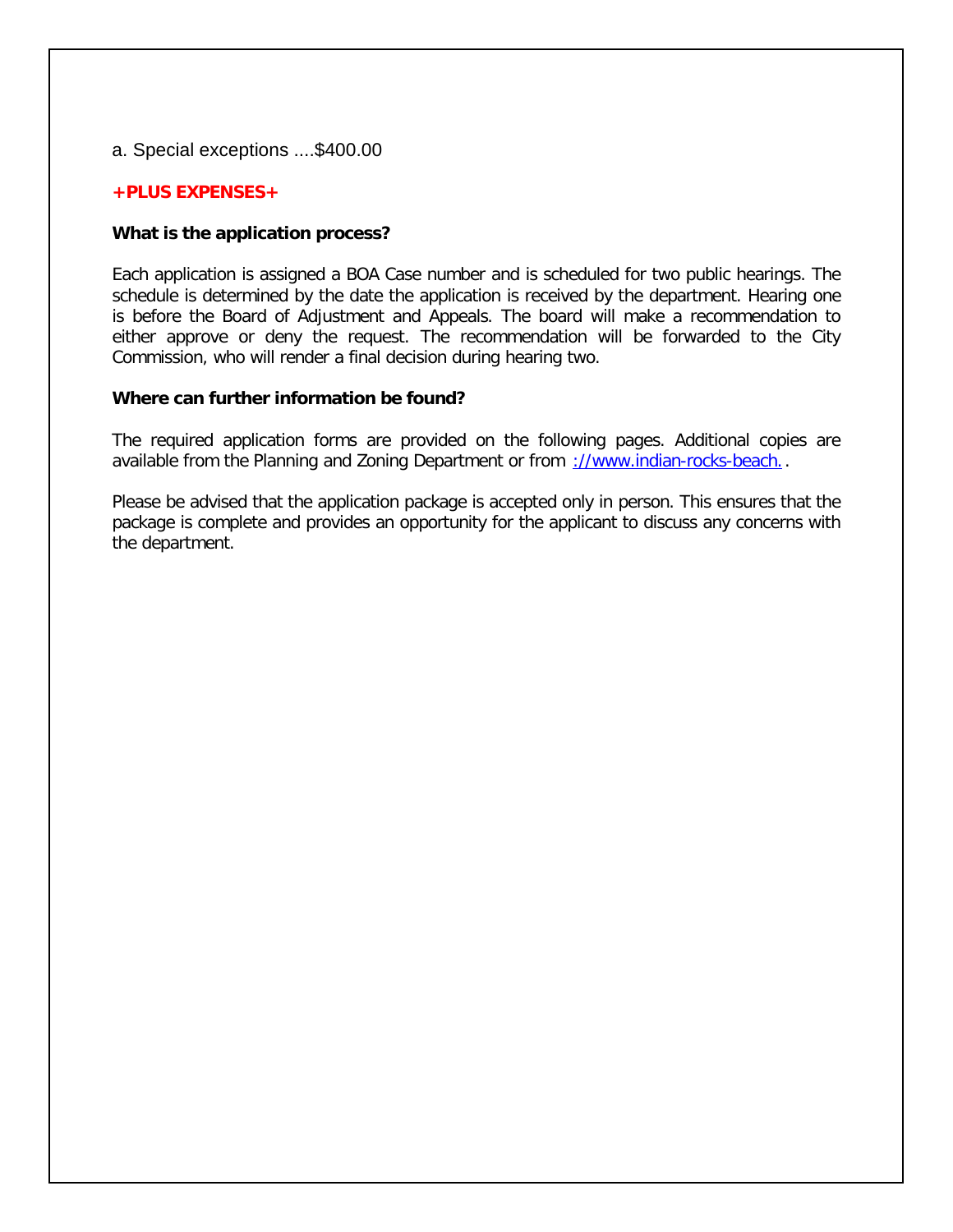|                                                                                                                                                         | <b>APPLICATION FOR SPECIAL EXCEPTION</b>                  |                  |                             |  |
|---------------------------------------------------------------------------------------------------------------------------------------------------------|-----------------------------------------------------------|------------------|-----------------------------|--|
|                                                                                                                                                         | CITY OF INDIAN ROCKS BEACH PLANNING AND ZONING DEPARTMENT |                  |                             |  |
| Enquiries: Tel: (727) 517-0404 Fax: (727) 596-4759<br>Web: ://www.indian-rocks-beach.<br>Address: 1507 Bay Palm Boulevard, Indian Rocks Beach, FL 33785 |                                                           |                  |                             |  |
| For Office Use Only                                                                                                                                     | Application No.                                           |                  | Date Received               |  |
| <b>APPLICANT</b>                                                                                                                                        |                                                           |                  | <b>AGENT/REPRESENTATIVE</b> |  |
| Name:                                                                                                                                                   |                                                           | Name:            |                             |  |
| Address:                                                                                                                                                |                                                           | Company:         |                             |  |
| City:                                                                                                                                                   |                                                           | Address:         |                             |  |
| Zip Code:                                                                                                                                               |                                                           | City:            |                             |  |
| Tel:                                                                                                                                                    |                                                           | Zip Code:        |                             |  |
| Fax:                                                                                                                                                    |                                                           | Tel:             |                             |  |
| Mobile:                                                                                                                                                 |                                                           | Fax:             |                             |  |
| Email:                                                                                                                                                  |                                                           | Mobile:          |                             |  |
|                                                                                                                                                         |                                                           | Email:           |                             |  |
|                                                                                                                                                         |                                                           |                  |                             |  |
| <b>SITE DETAILS</b>                                                                                                                                     |                                                           |                  |                             |  |
| Address:                                                                                                                                                |                                                           | Parcel ID:       |                             |  |
| City:                                                                                                                                                   |                                                           | Zip Code:        |                             |  |
| Legal<br>Description:                                                                                                                                   |                                                           |                  |                             |  |
| Zoning:                                                                                                                                                 |                                                           | Future Land Use: |                             |  |
| Size:                                                                                                                                                   |                                                           |                  |                             |  |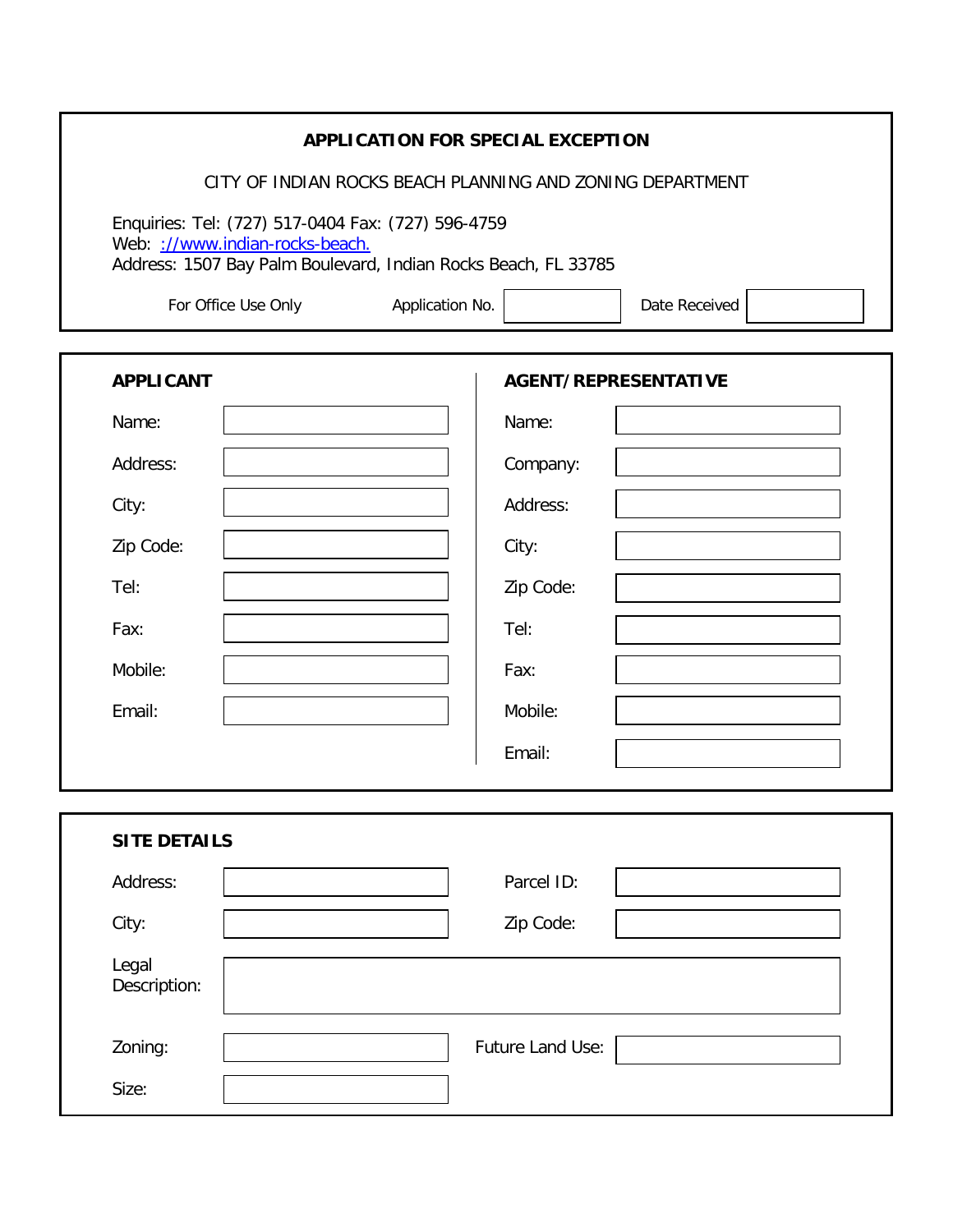| <b>SITE DETAILS CONTINUED</b>                                       |             |           |
|---------------------------------------------------------------------|-------------|-----------|
| Does applicant own any property contiguous to the subject property? | Yes         | No        |
| If yes, provide address<br>and legal description:                   |             |           |
| Have previous applications been filed for this property?            | Yes         | <b>No</b> |
| If yes, describe:                                                   |             |           |
| Has a certificate of occupancy or completion been refused?          | Yes         | No        |
| If yes, describe:                                                   |             |           |
| Does any other person have ownership or interest in the property?   | Yes         | No        |
| If yes, is ownership or<br>interest contigent or<br>absolute:       |             |           |
| Is there an existing contract for sale on the property?             | Yes         | <b>No</b> |
| If yes, list all parties on<br>the contract:                        |             |           |
| Is contract conditional or absolute?                                | Conditional | Absolute  |
| Are there options to purchase?                                      | Yes         | <b>No</b> |

# **SPECIAL EXCEPTION REQUEST**

A special exception is granted on the basis of evidence being presented that identifies and justifies that the exception will not adversely affect the public welfare and will be compatible with the surrounding area. The following criteria, as set forth in Code Sections 2-150, Approval of special exception uses and 110-101, Special exception uses, will be used to evaluate the request and determine if the proposal will present an impact to the public.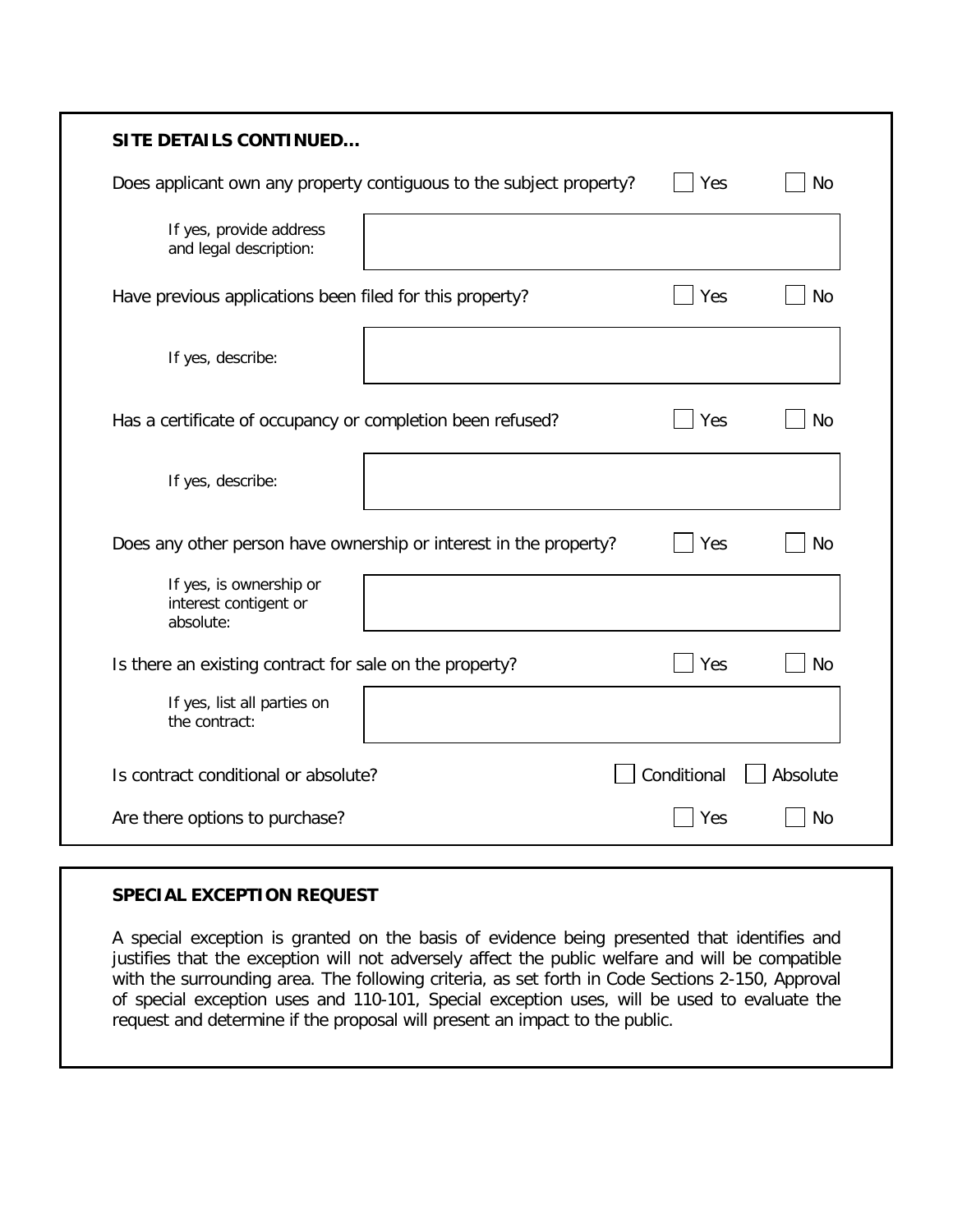#### **SPECIAL EXCEPTION REQUEST CONTINUED…**

Are there existing structures on the property?  $\Box$  Yes  $\Box$  No

If yes, describe:

What is the proposed overall use of the property, subject to special exception approval?

Is the use listed as a special exception in Code Section 110-155?  $\Box$  Yes  $\Box$  No

The use will be reasonably compatible with surrounding uses in its function, its hour of operations, the type and amount of traffic expected to be generated, its relationship to land values, its site and building size and setbacks, and other factors that may be used to measure compatibility:

The land or building area is adequate for the operation of the use and does not detract from the scale of surrounding uses:

Parking problems will not be created: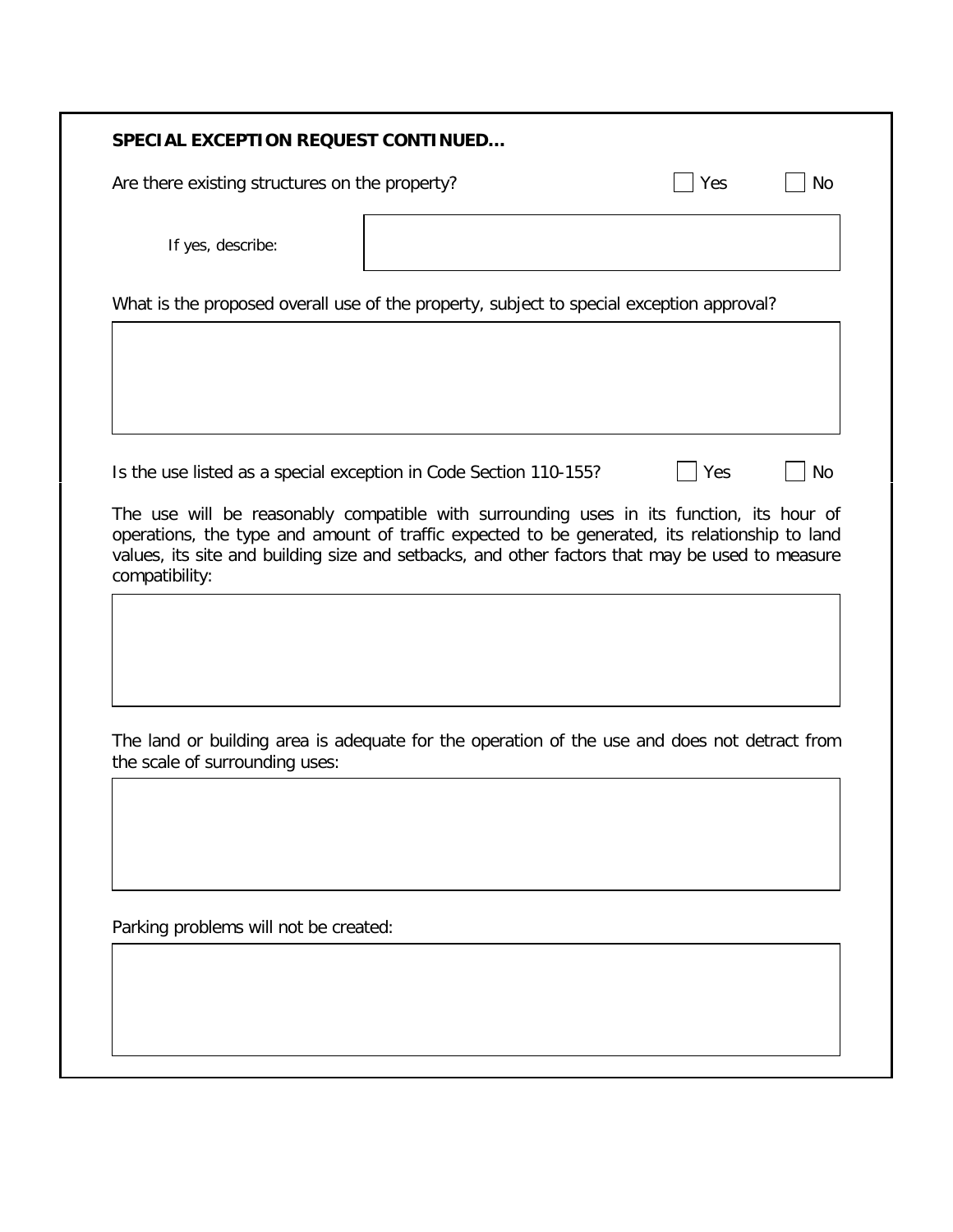### **SPECIAL EXCEPTION REQUEST CONTINUED…**

Unusual traffic hazards will not be created, and excessive traffic will not be generated on residential streets:

Any nuisance or hazard incidental to the special exception will be adequately separated and buffered from surrounding areas:

The special exception use is specifically included as an allowable type of use.

The special exception use is allowed pursuant to and does not conflict with the city's comprehensive plan: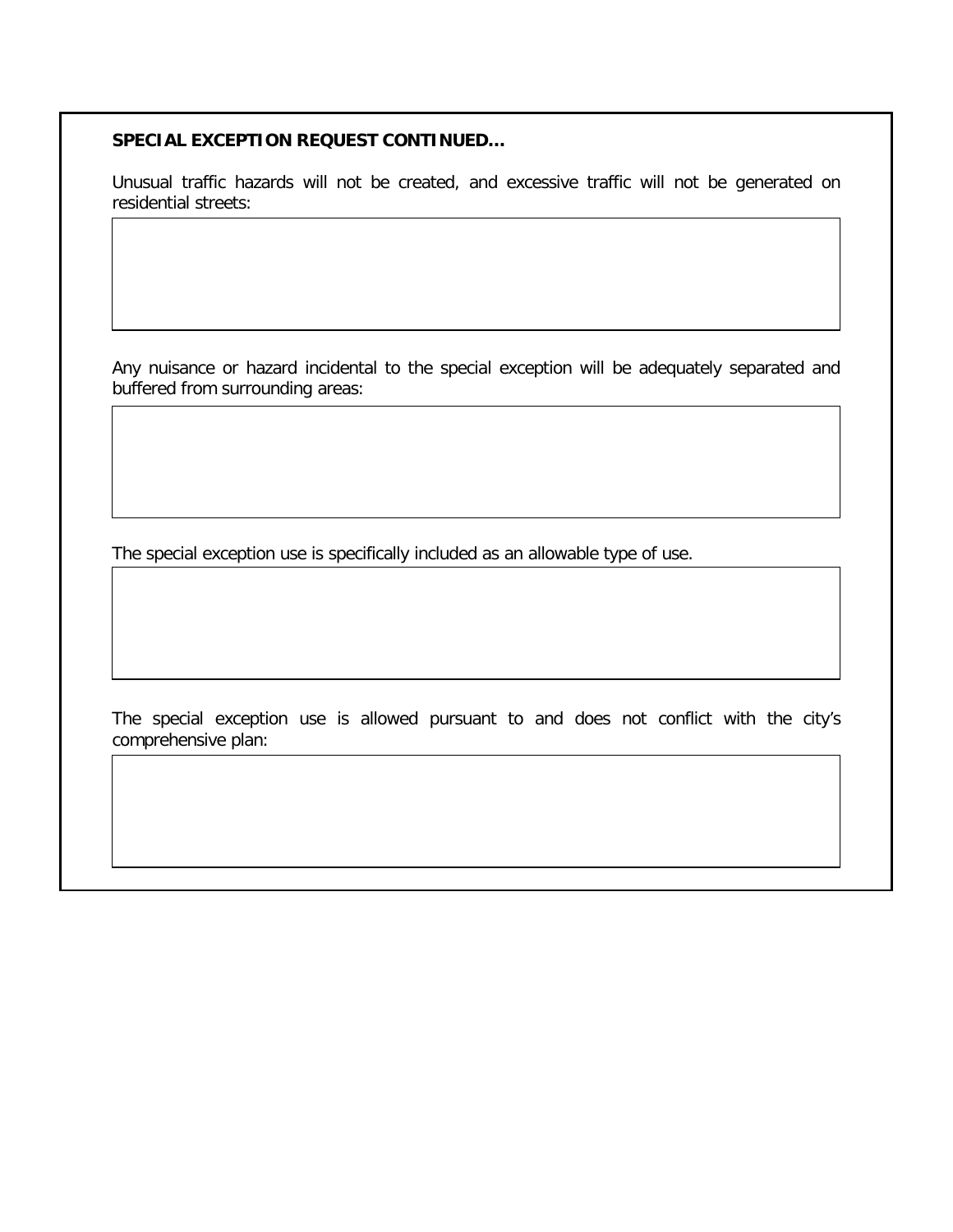#### **CERTIFICATION**

| Date: |  |
|-------|--|
|-------|--|

I hereby certify that I have read and understand the contents of this application, and that this application together with supplemental data and information, is a true representation of the facts related to the request; that this application is filed with my approval, as owner, evidenced by my signature appearing below.

It is hereby acknowledged that the filing of this application does not constitute automatic approval of the request. Further, if the request is approved, I will obtain all necessary permits and comply with all applicable orders, codes, conditions and regulations pertaining to the use of the property.

I hereby grant authorization to any city official to inspect, as reasonable times, the site of the request.

| Name: | Signature: |  |
|-------|------------|--|
|       |            |  |

Before me this date personally appeared:

Who, being first duly sworn, deposes and attests that the above is a true and correct certification.

Sworn to and subscribed before me this:

| Day:                                 |                                             |                                                                                                                                                              |  |
|--------------------------------------|---------------------------------------------|--------------------------------------------------------------------------------------------------------------------------------------------------------------|--|
| Month:                               |                                             |                                                                                                                                                              |  |
| Year:                                |                                             |                                                                                                                                                              |  |
|                                      | Notary Public State of Florida at Large:    |                                                                                                                                                              |  |
|                                      | <b>Notary Public Commission Expiration:</b> |                                                                                                                                                              |  |
| State of Florida<br>County: Pinellas |                                             |                                                                                                                                                              |  |
|                                      |                                             | APPLICATIONS FILED BY CORPORATIONS MUST BEAR THE SEAL OF THE CORPORATION OVER<br>THE SIGNATURE OF AN OFFICER AUTHORIZED TO ACT ON BEHALF OF THE CORPORATION. |  |